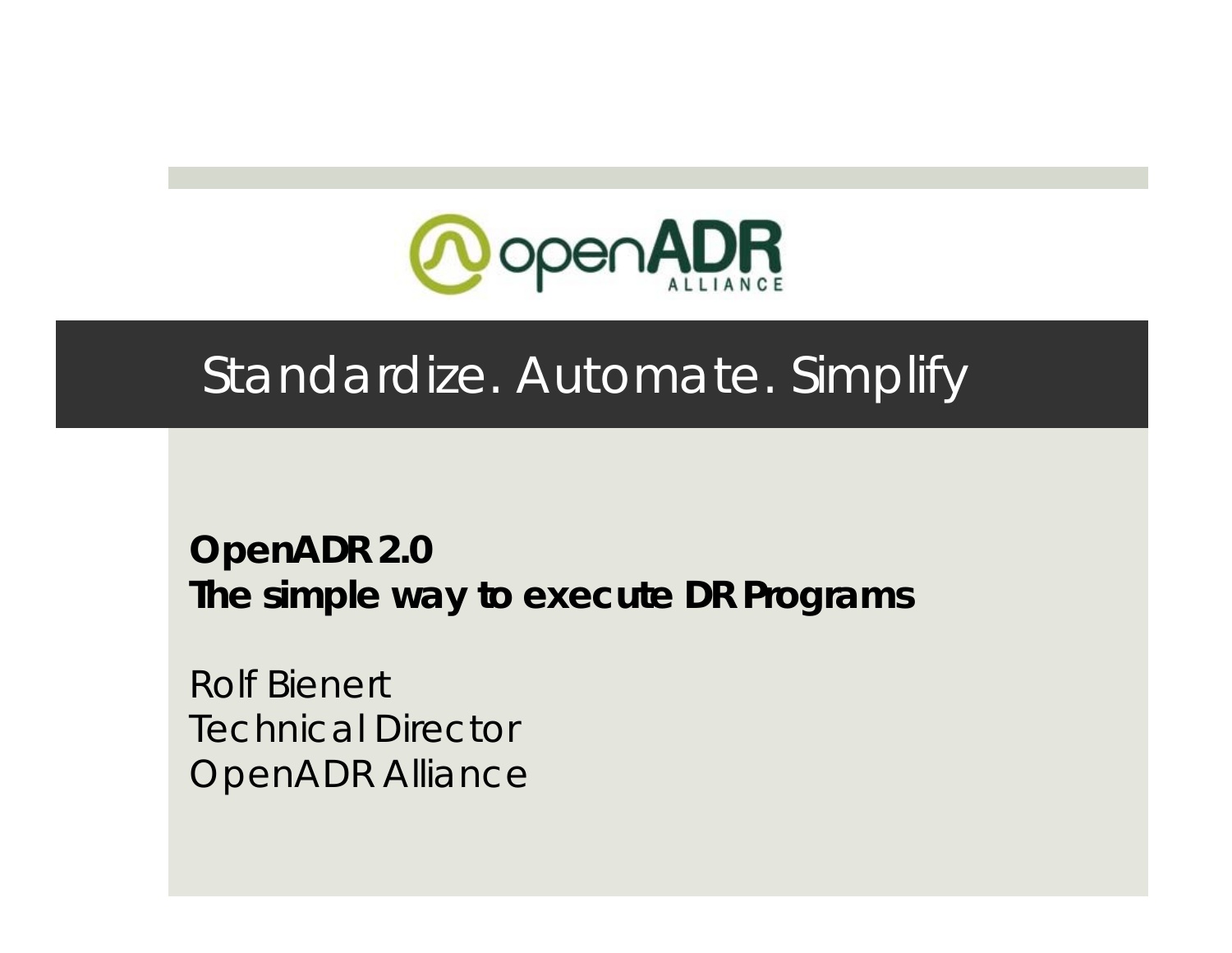### Introduction



ISO or Utility

- -Manage generation
- -Monitor consumption

 $\rightarrow$  Create Demand Response strategy

What is needed? $\rightarrow$ Timing info Price info Amount  $\leftarrow$ Acknowledgment **Telemetry** Reports Opt in/out



Utility Customer

- Conservation strategies
	- Automates Processes
- Manages manual cuts

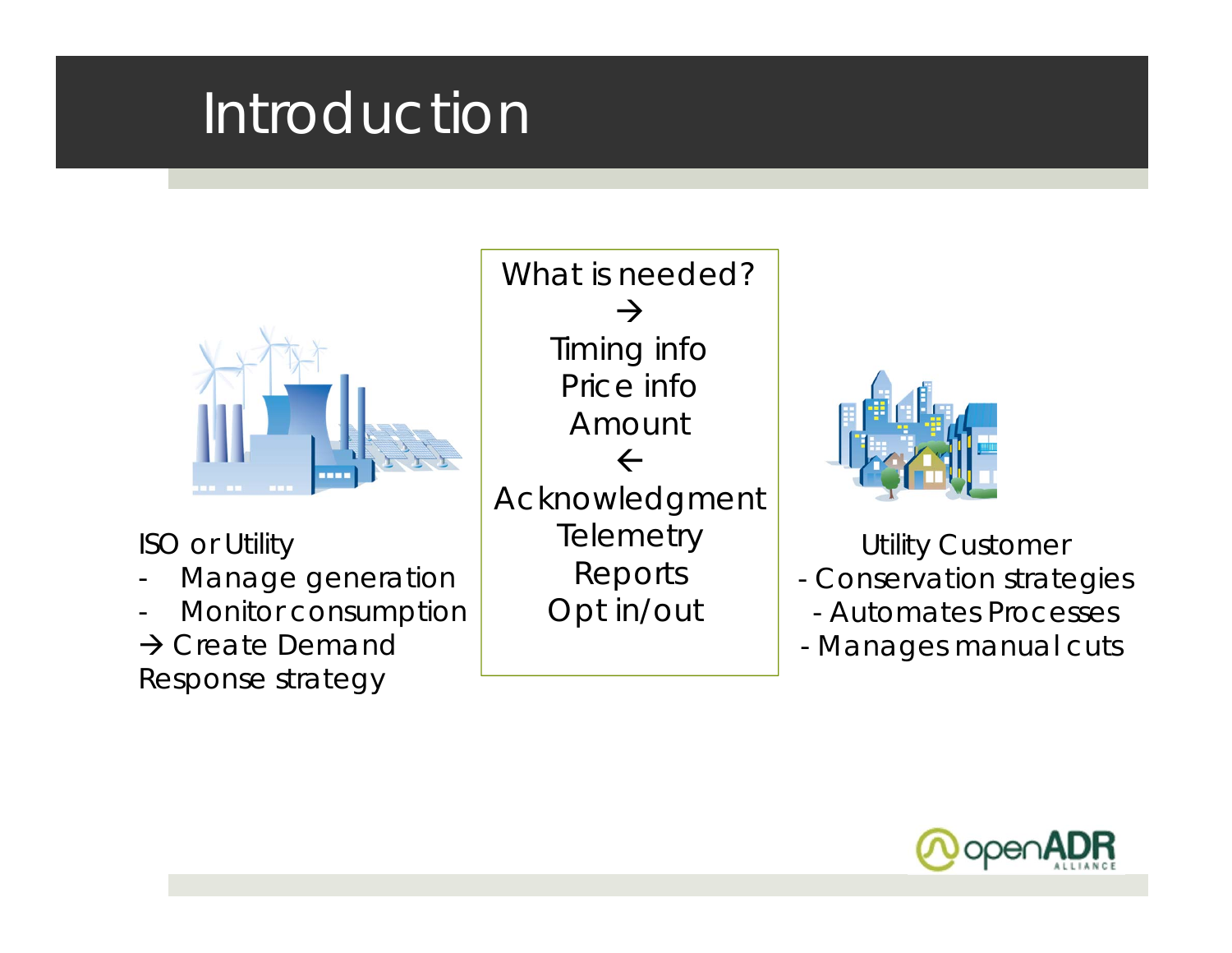# OpenADR in a Nutshell

**Open Automated Demand** Response (OpenADR) provides a non-proprietary, open standardized DR interface that allows electricity providers to communicate DR signals directly to existing customers using a common language and existing communications such as the Internet.



VTN – Virtual Top Node (Server) VEN – Virtual End Node (Client) C&I – Commercial IndustrialSMB – Small/Medium Business

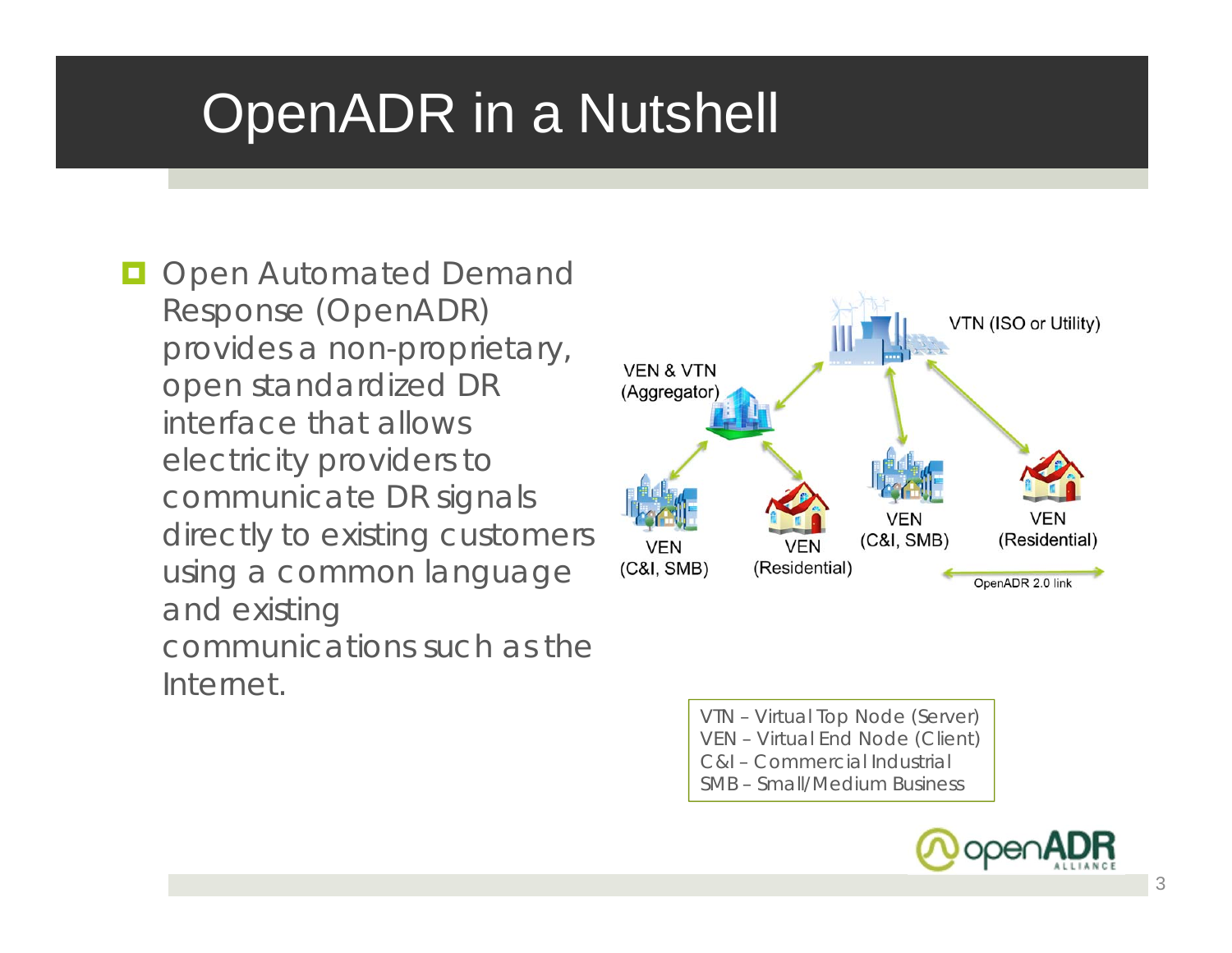#### OpenADR in a Nutshell



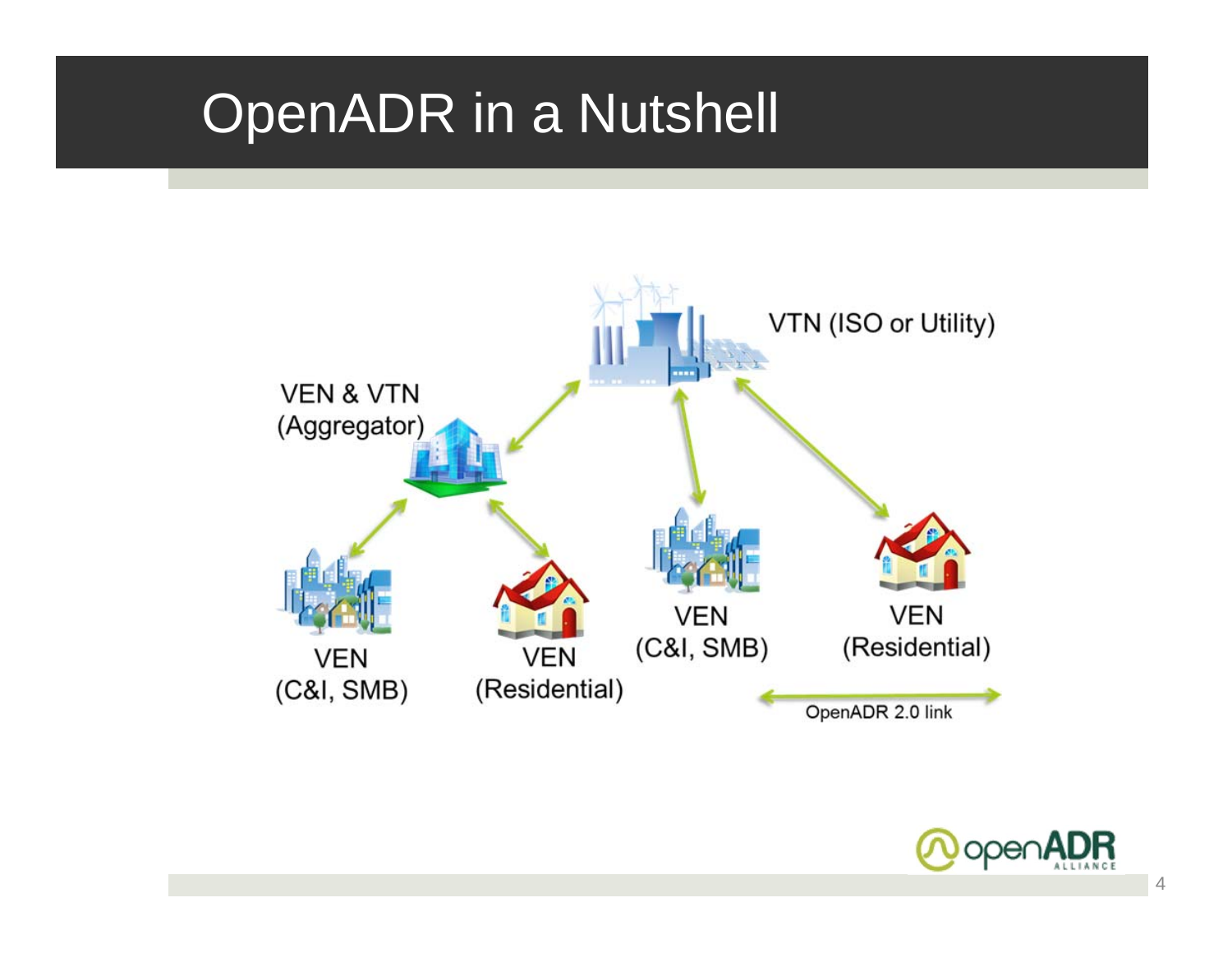# OpenADR 1.0 and 2.0

#### OpenADR 1.0

- $\blacksquare$ Limited number of vendors
- о No certification program
- п Geared towards local DR programs
- п Not a national or international standard
- п Limited to basic DR application

#### OpenADR 2.0

- о Large ecosystem of vendors
- O. Test tool, test plan & certification
- o Flexible to adjust to most DR programs
- о Based on OASIS standard
- $\Box$  Expanded architecture to include pricing, telemetry and other services

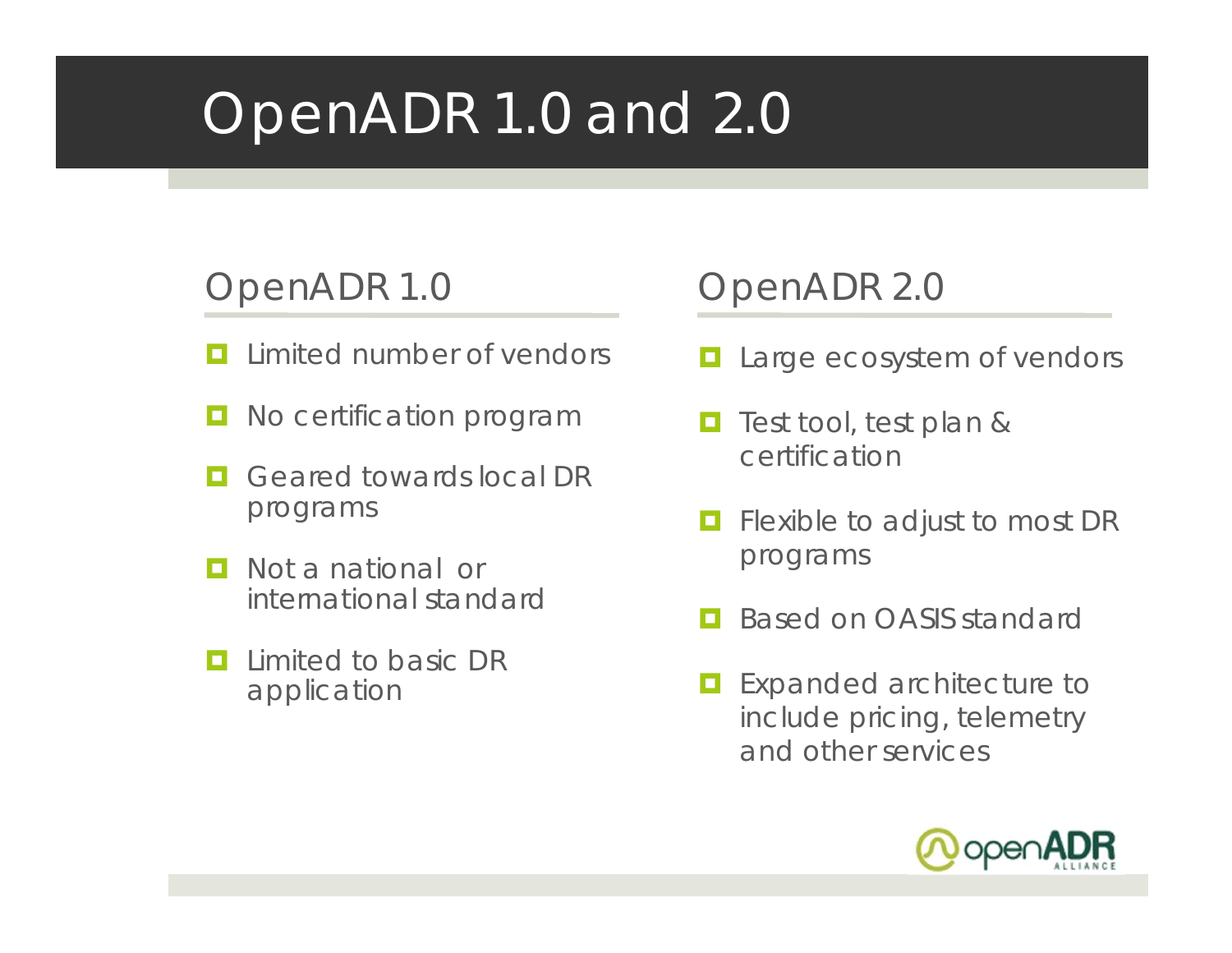# What is the OpenADR Alliance?

- **D** Member-based organization comprised of a diverse set of industry stakeholders interested in fostering global OpenADR adoption
- **E** Supports development, testing, and deployment of OpenADR technologies across a broad range of services (i.e. real time demand markets)
- **Leverages Smart Grid-related standards efforts from NIST** SGIP, OASIS, UCAIug and NAESB (Spell out in footnote)
- O. Enables stakeholders to participate in automated DR, dynamic pricing, and electricity grid reliability

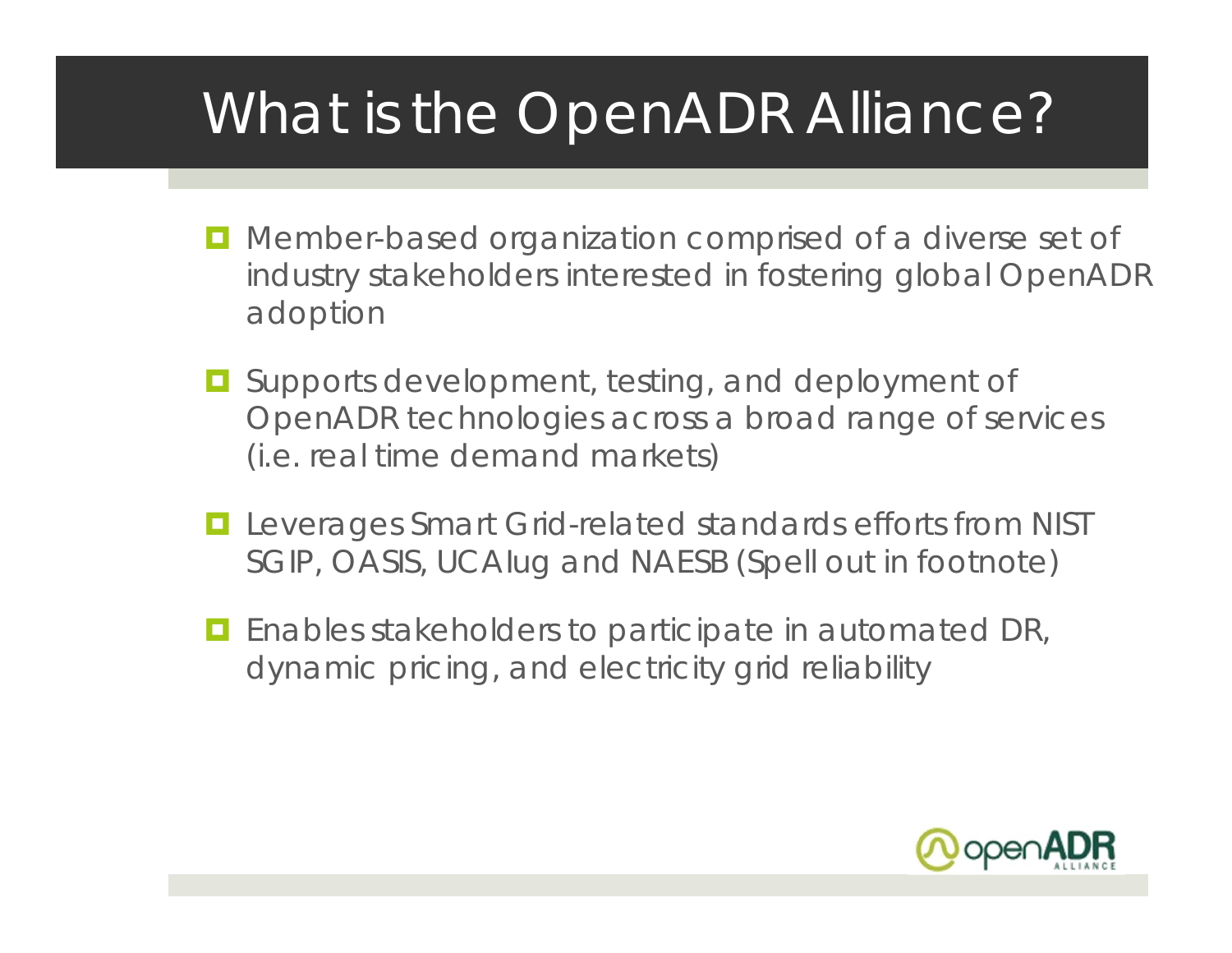#### Alliance Goals

- **O** Coordination with standards organizations for development of OpenADR technologies
- **I** Implementation of global testing and compliance
- **E** Education on the standards, implementation, policy and markets
- **D** Adoption and market acceptance and of OpenADR

Enabling Global Scaling of Automated Demand Response To Meet Generation Needs for Peak and Renewable Integration

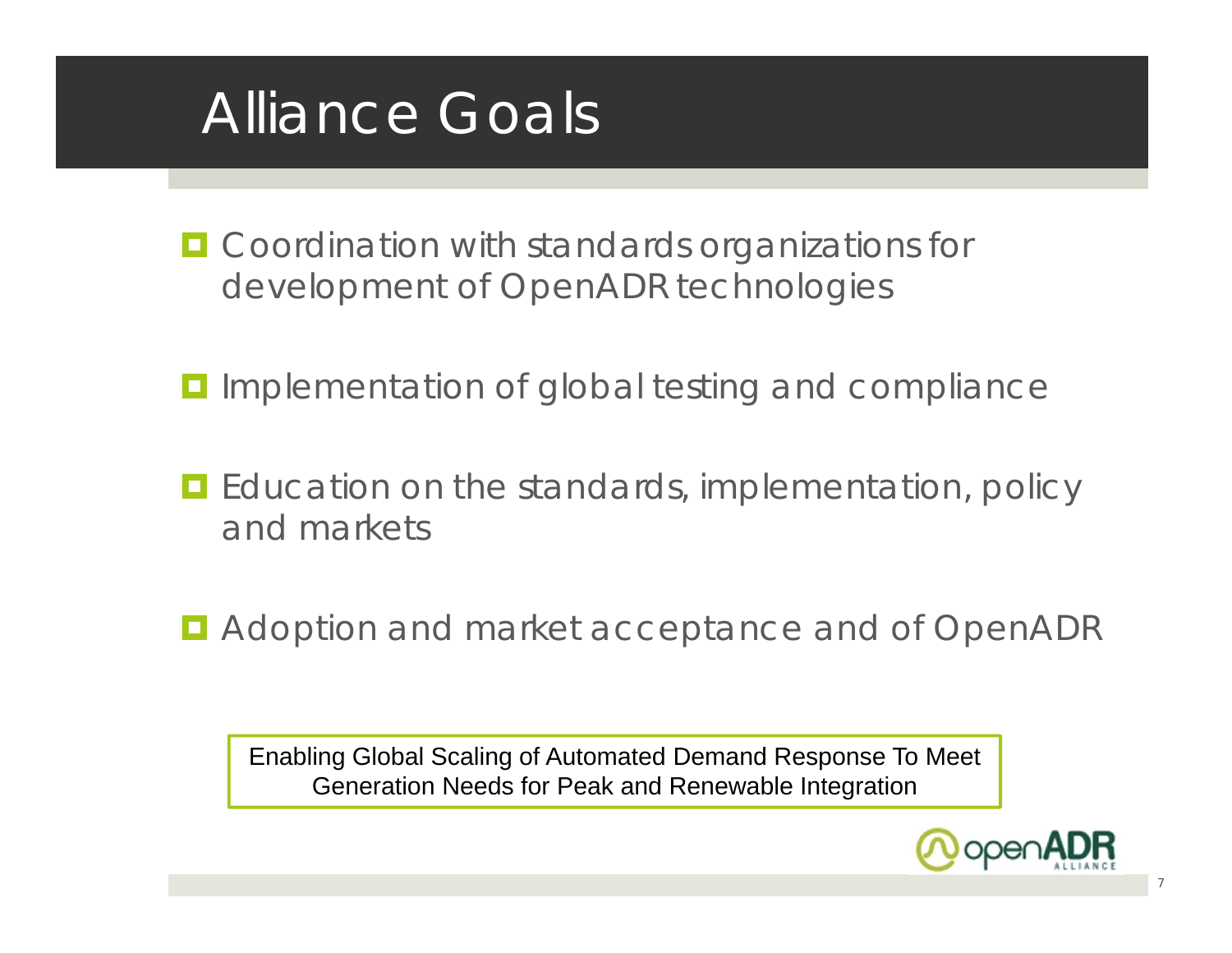# Certification & Testing

- **<u>E</u>** Alliance created
	- **<u>E</u>** Profile Specification
	- **PICS documents**
	- **T** Test plan and testing
	- **O** Certification documents
	- **O** Certification test tool
- **T** Test facility and test tool validated by the Alliance
- **I** Members can obtain test tool for pretesting and do final certification testing at the test lab

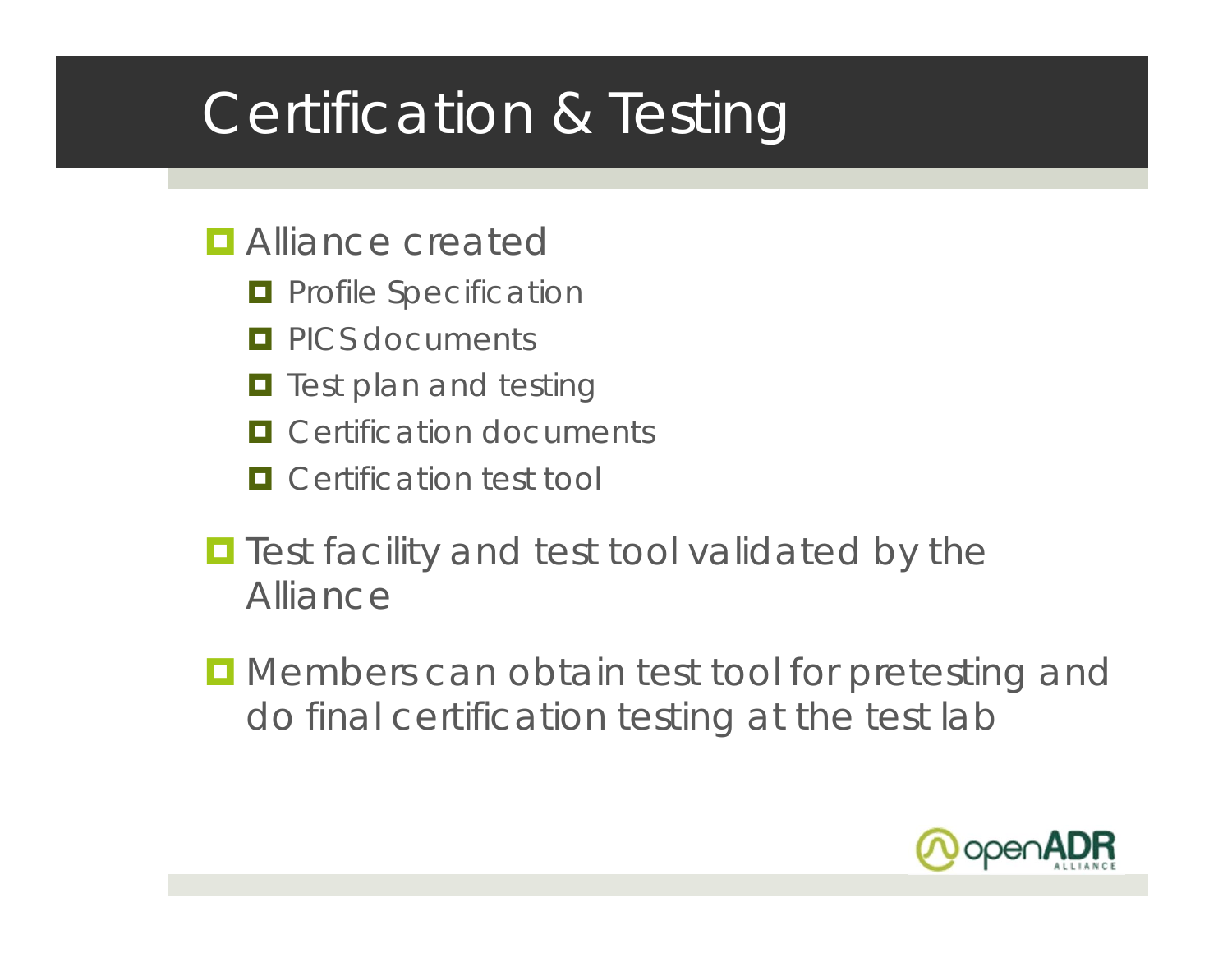### OpenADR Members

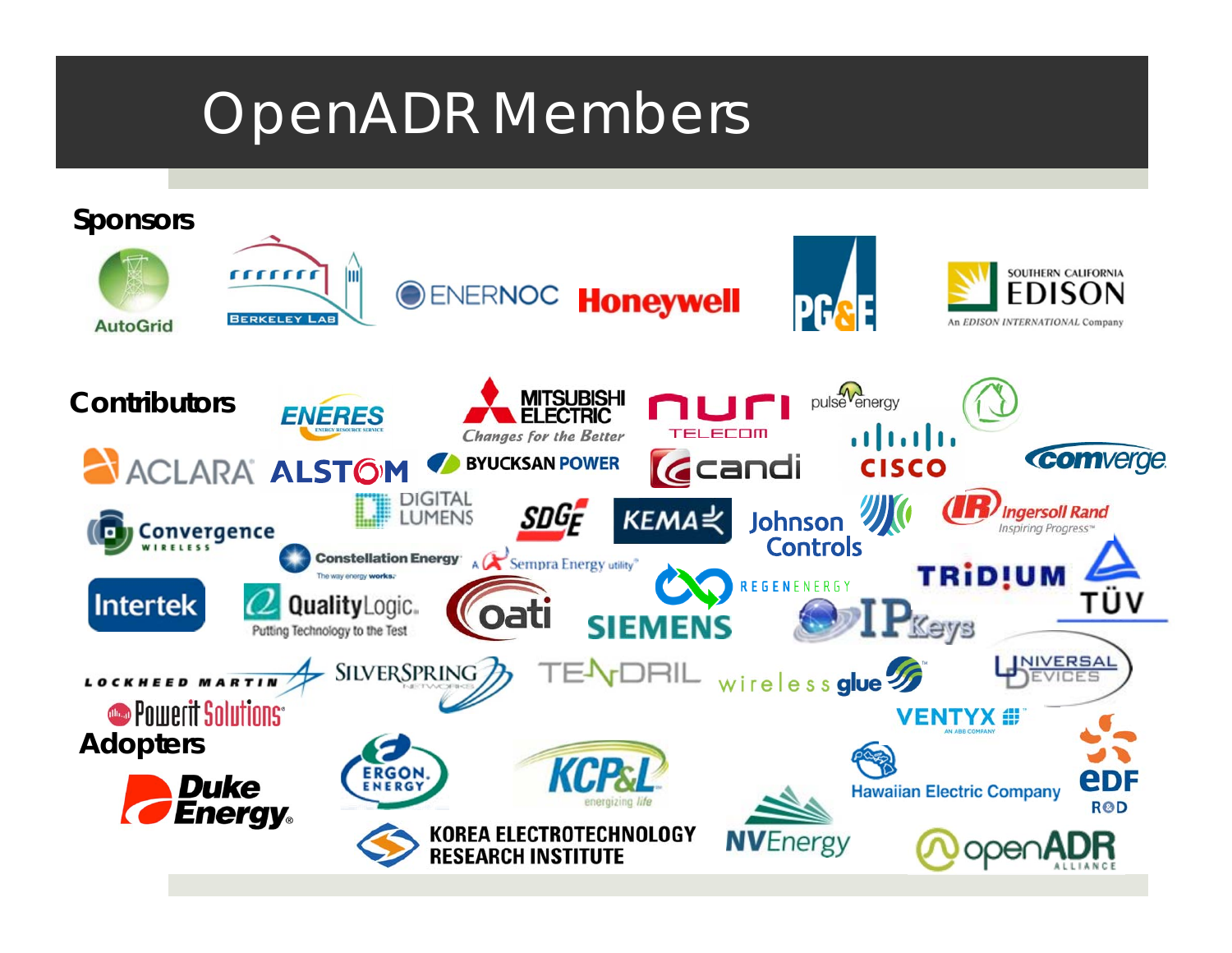### Benefits for You!

- $\Box$ **Larger ecosystem of vendors**  $\rightarrow$ greater variety
- $\Box$  Different product types to include OpenADR 2.0
- O. DER systems that are OpenADR 2.0 ready
- **I** Interoperability through testing and certification
	- **L** Look for OpenADR Certified products
- IоI Defined use cases for easier adoption



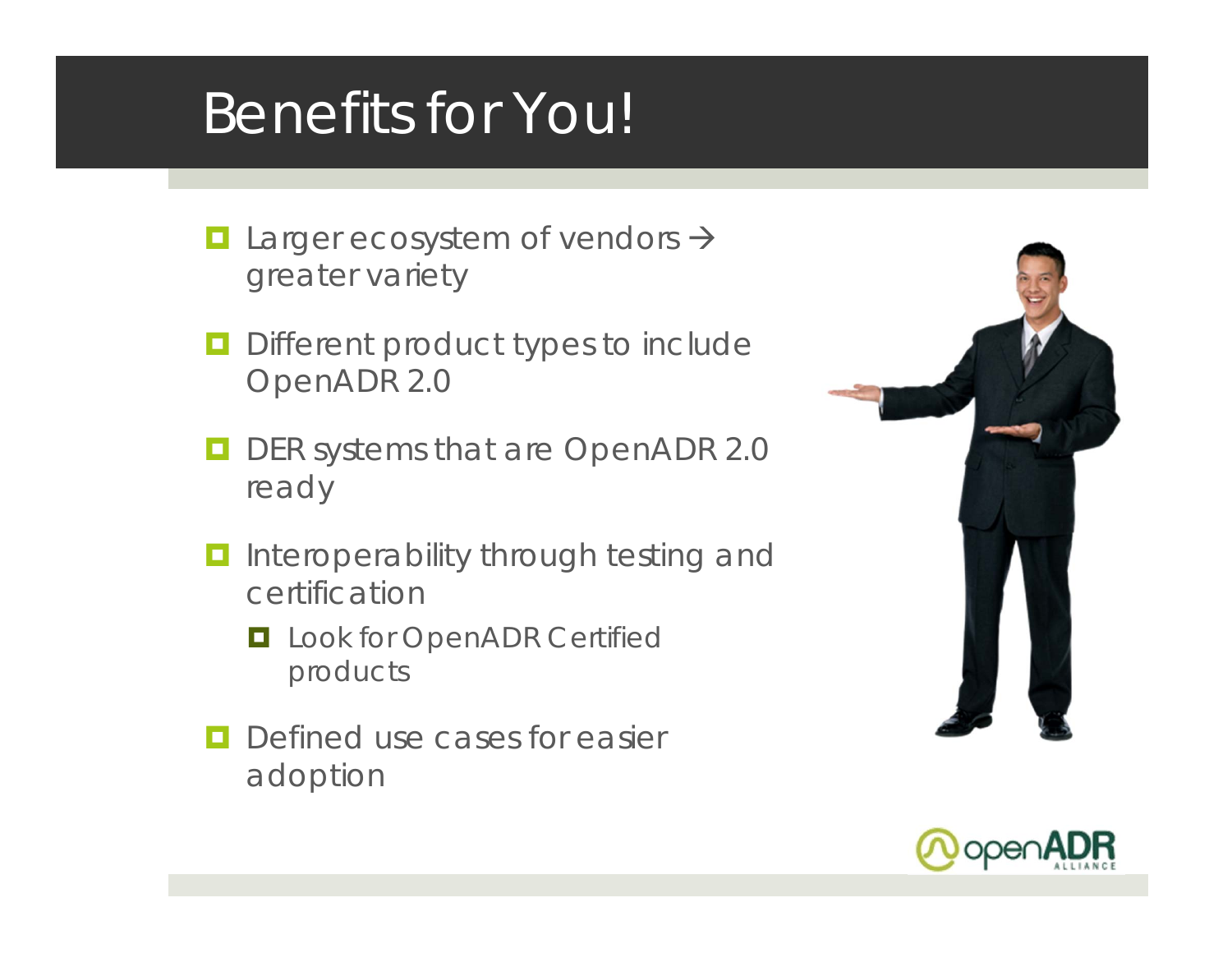#### Profile Architecture

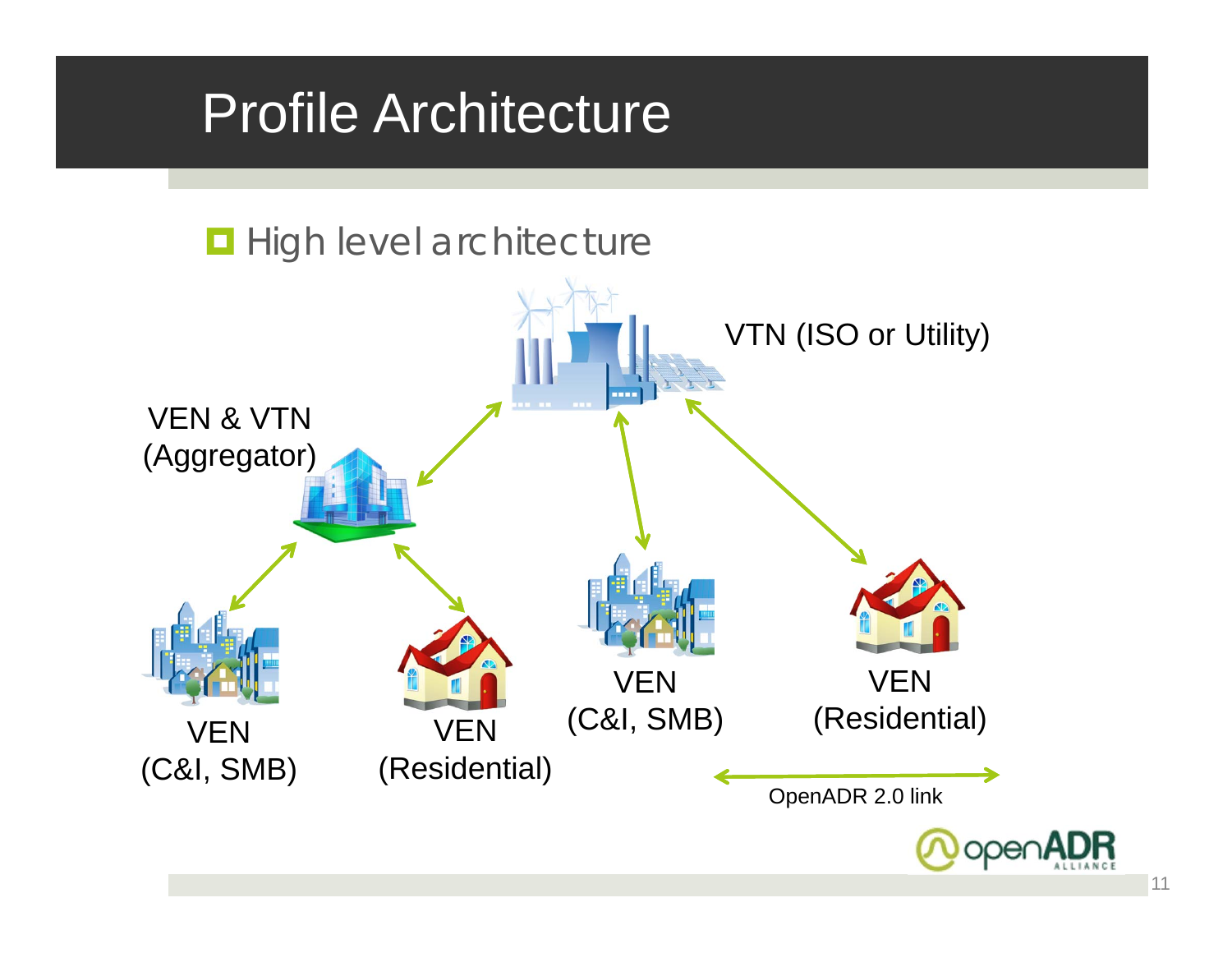# Profile Architecture

**E** Separation into 3 implementation classes

- $\blacksquare$  Simple implementations looking to transfer DR event and price information. Low end devices (e.g. thermostats) OpenADR 2.0**<sup>a</sup>** profile
- **Higher end implementations adding more** complex event and price processes as well as feedback and additional services (e.g. EMS, BAS) → OpenADR 2.0**b** profile

 $\blacksquare$  Possible future profiles

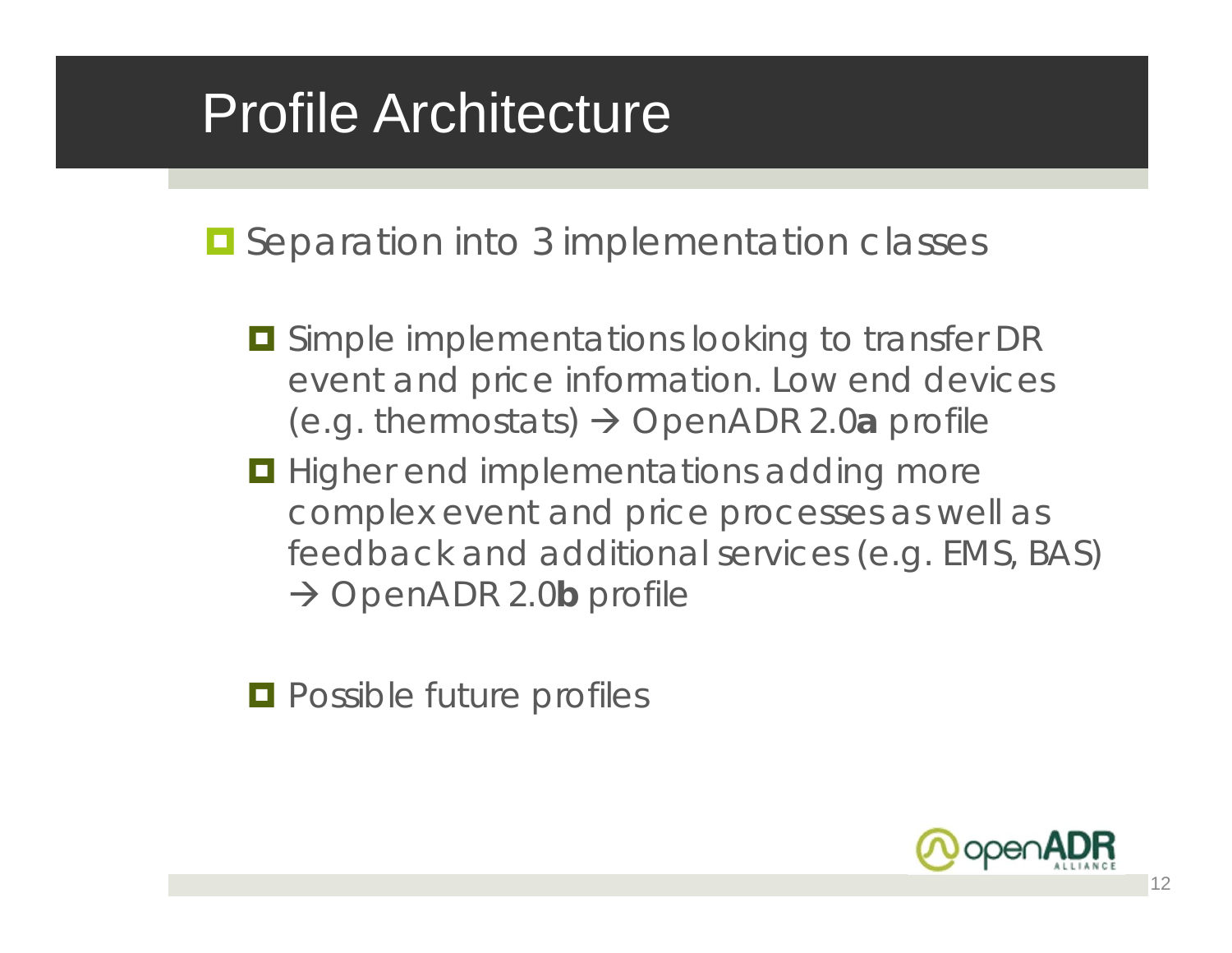#### **ODirect Connect**



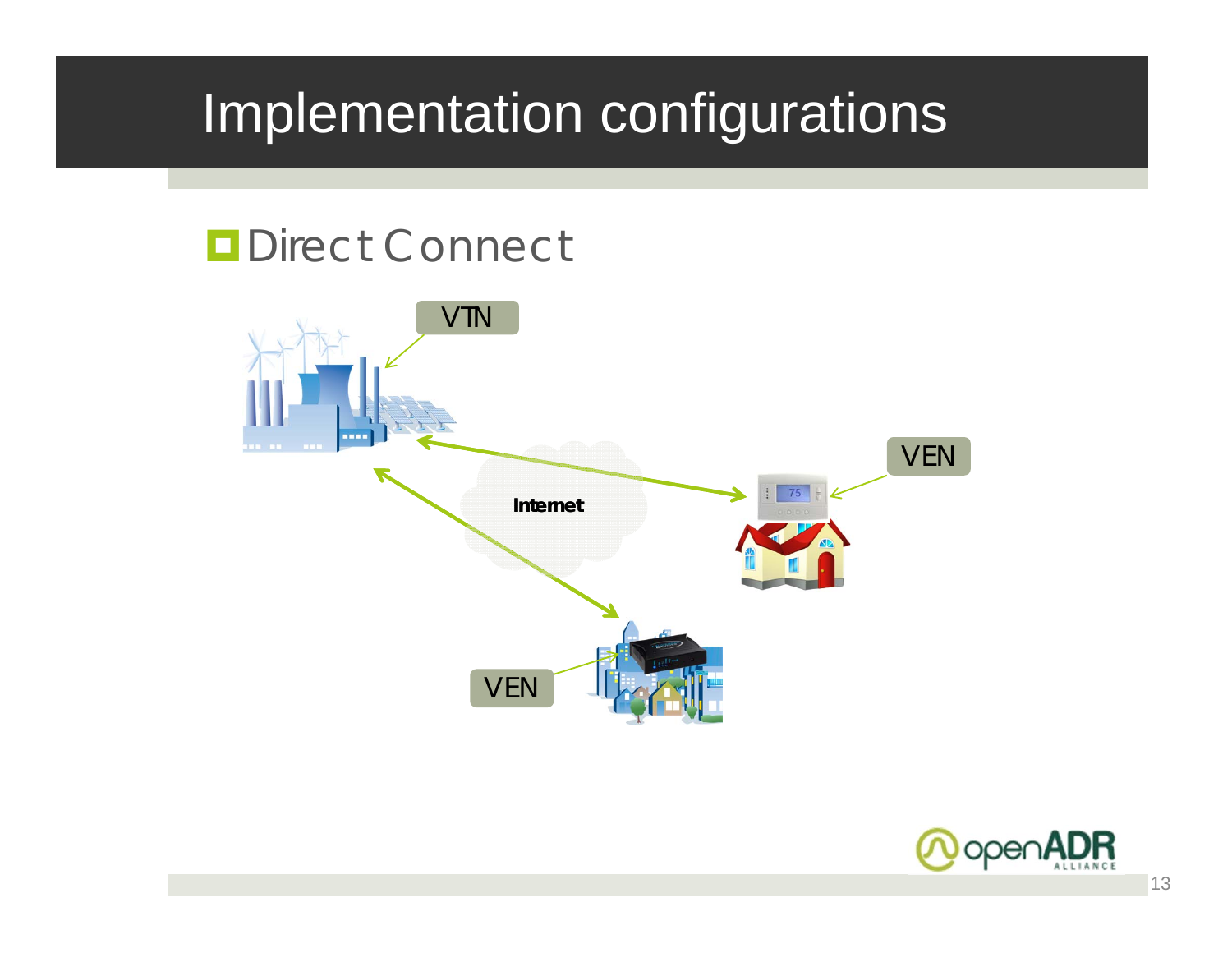#### **ODirect Connect**



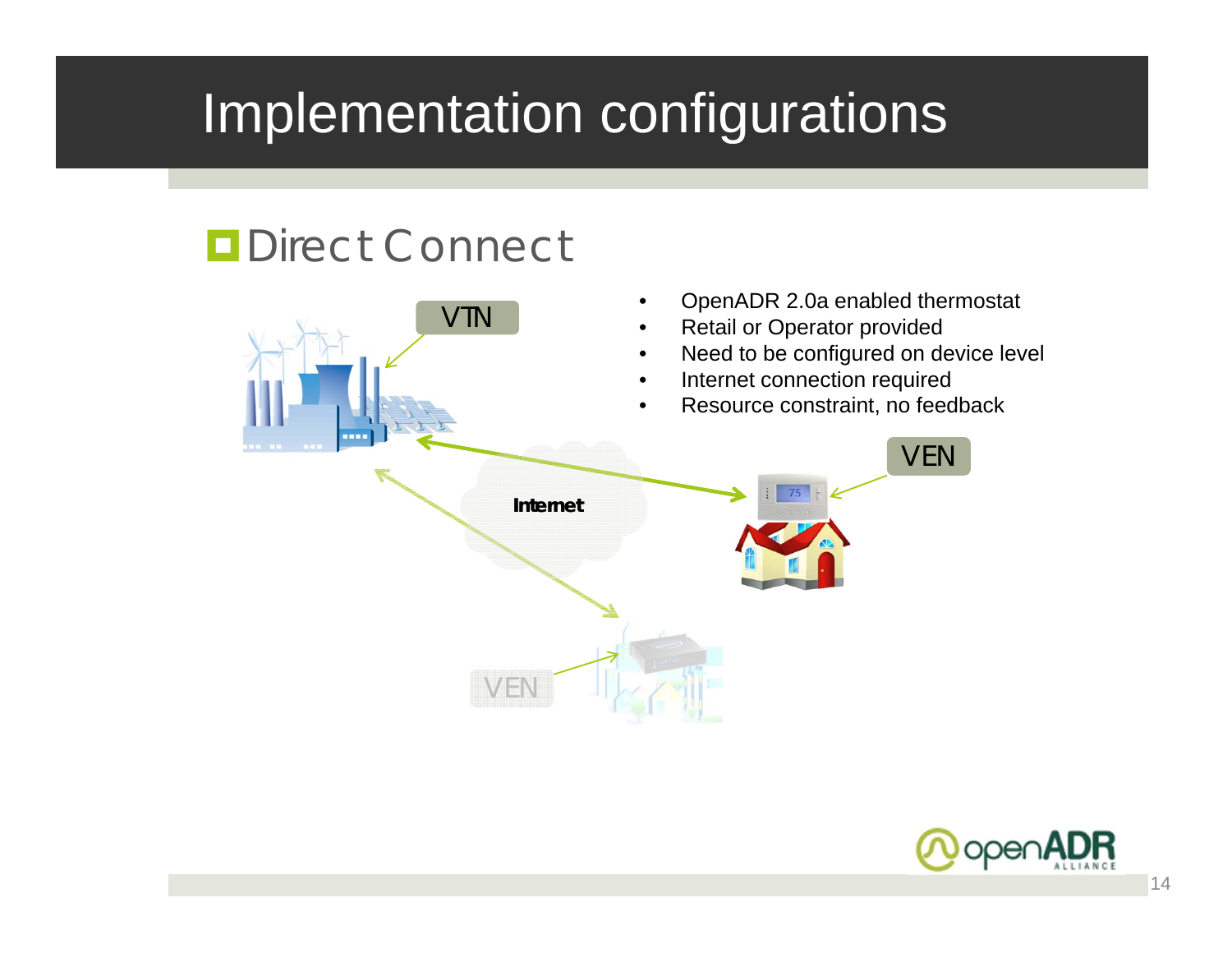#### **ODirect Connect - Cloud Interface (RI)**



- •No resource constraints
- •Feedback possible

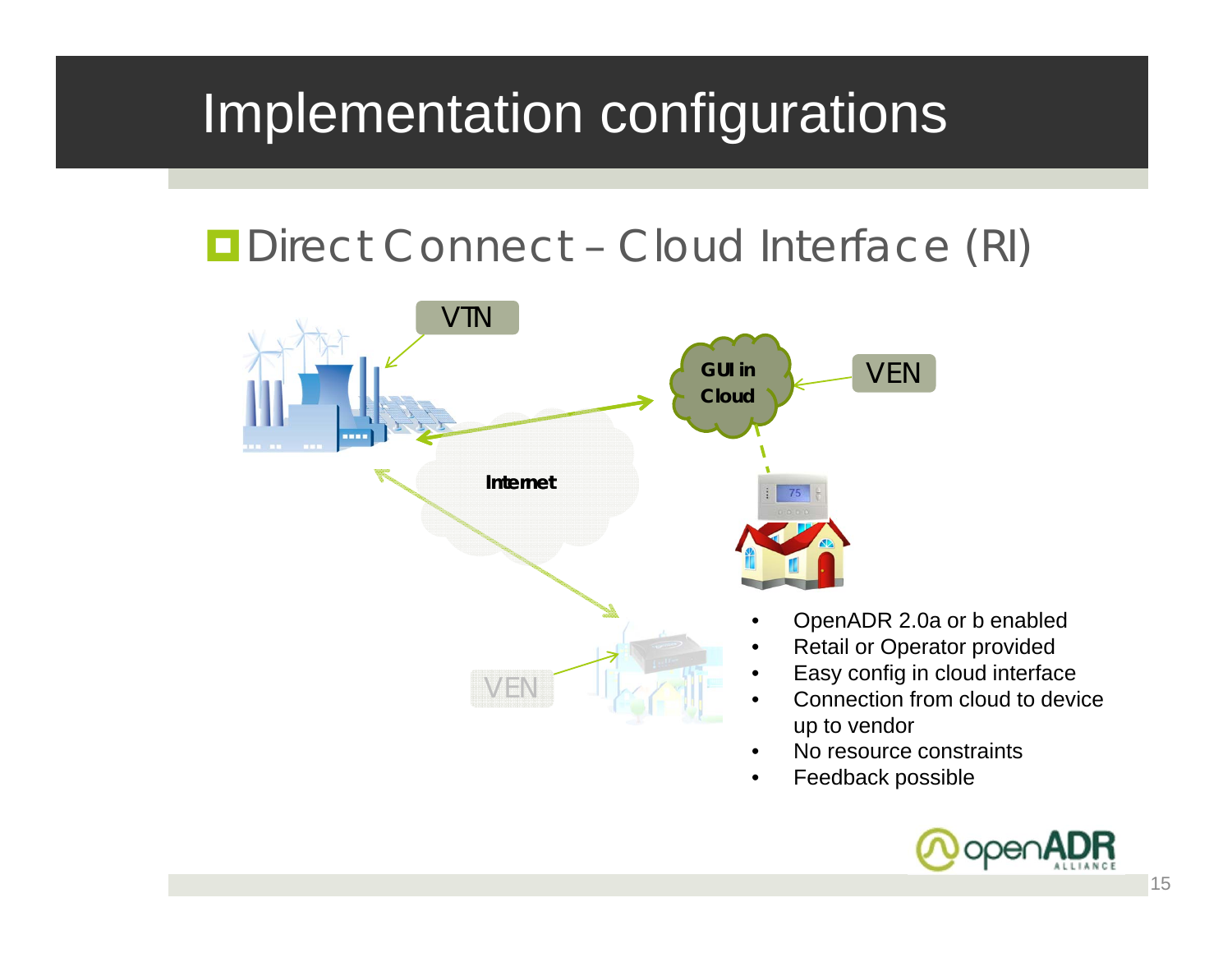#### **D** With EMS - Energy Management System



- •No resource constraints
- •Feedback possible

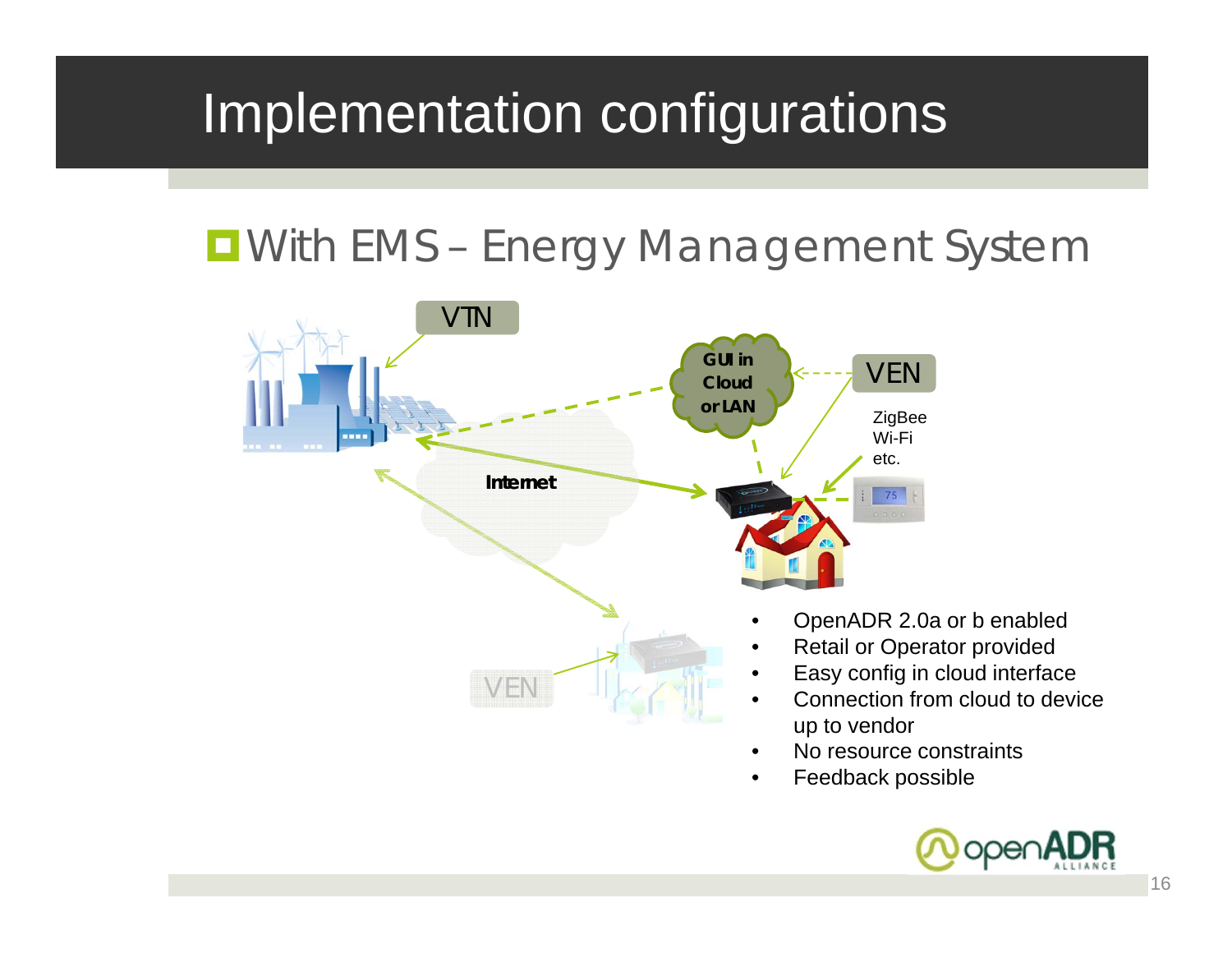#### **OCOMMERCIAL & Industrial**

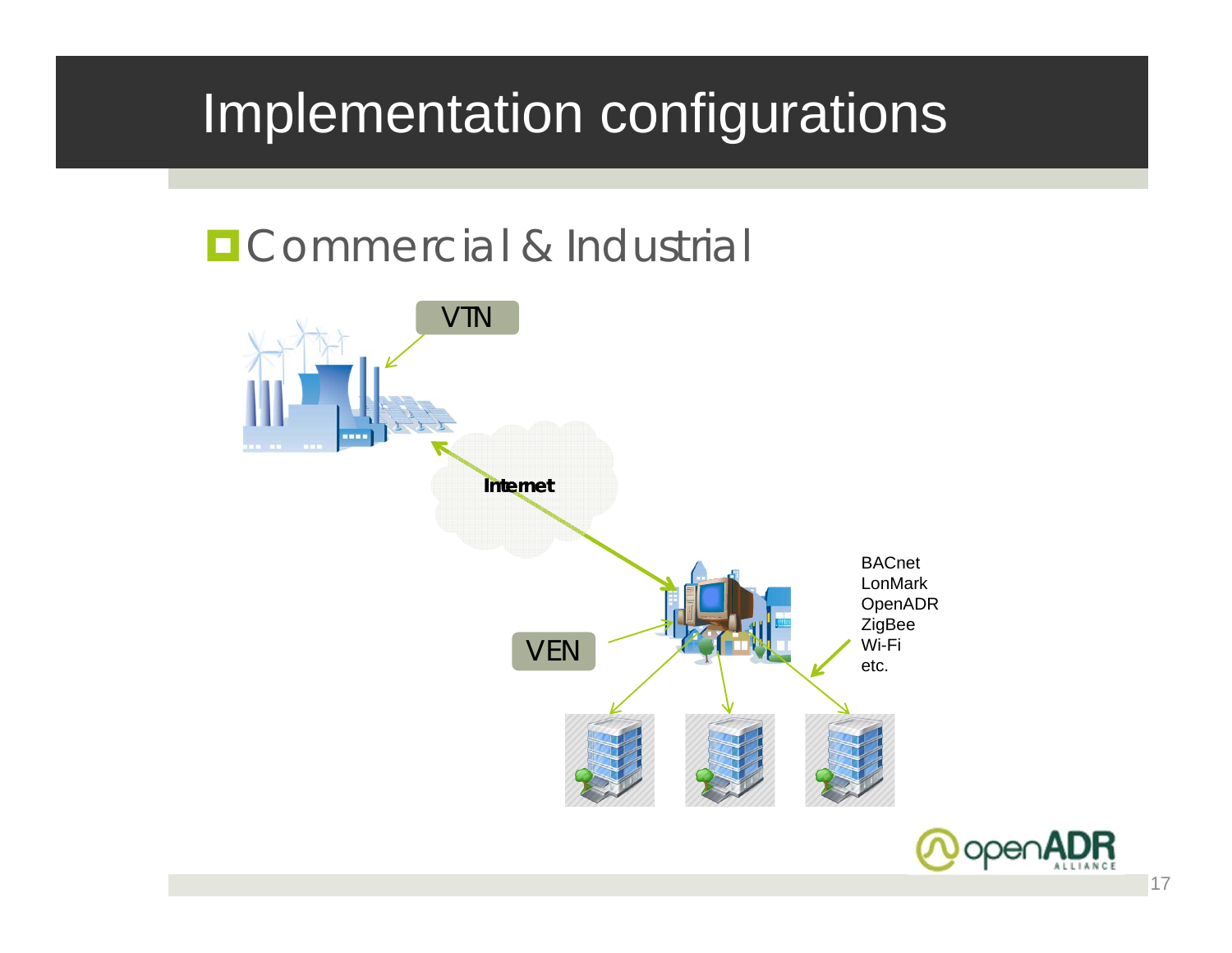#### **D**Aggregator model



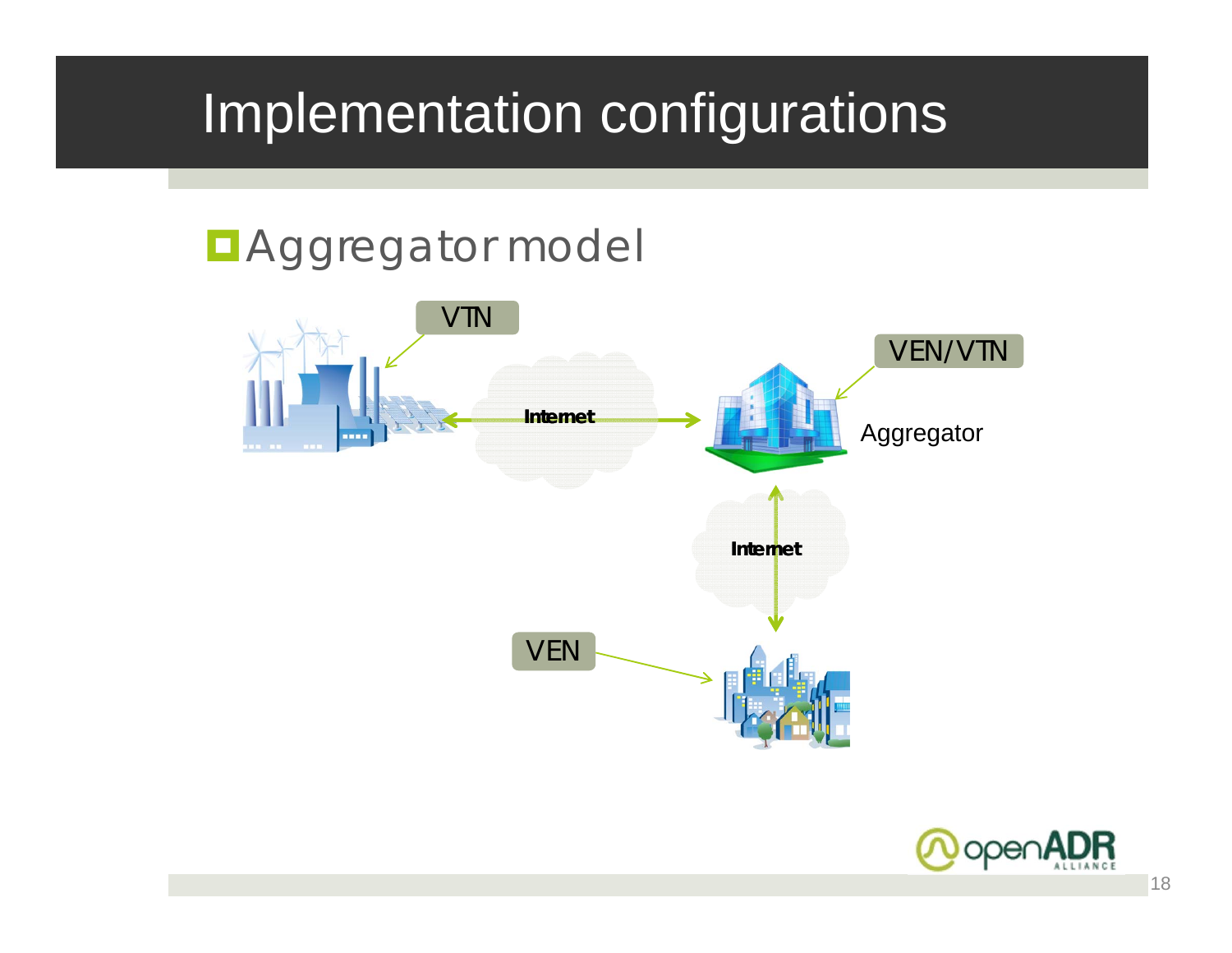# **D**Aggregator model VTN VEN **Internet Internet** VEN/VTN Logical separation